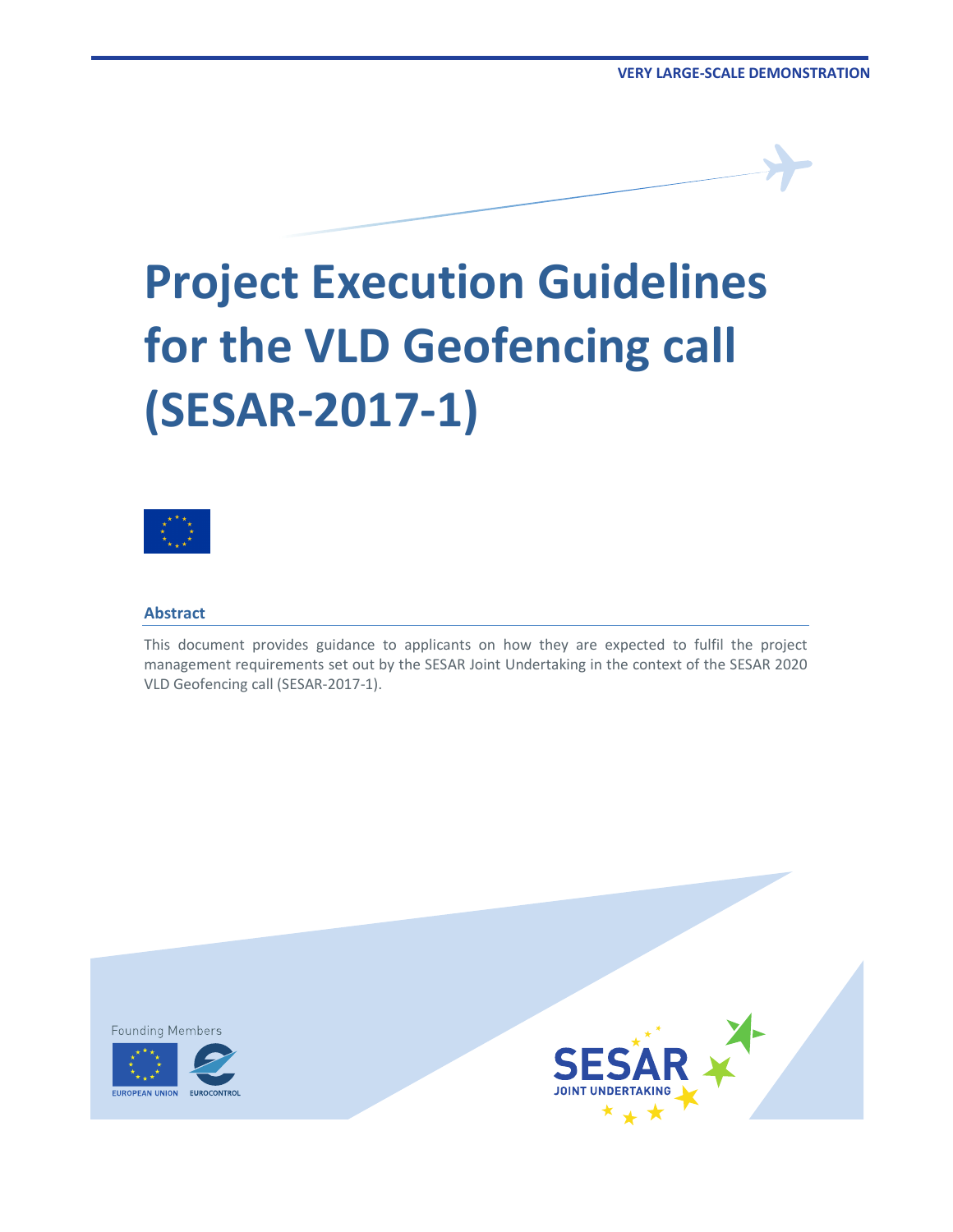# **Table of Contents**

| $\mathbf{1}$            |                           |  |  |  |  |
|-------------------------|---------------------------|--|--|--|--|
|                         | 1.1                       |  |  |  |  |
|                         | 1.2                       |  |  |  |  |
|                         | 1.3                       |  |  |  |  |
|                         | 1.4                       |  |  |  |  |
|                         | 1.5                       |  |  |  |  |
| $\overline{2}$          |                           |  |  |  |  |
|                         | 2.1<br>2.1.1<br>2.1.2     |  |  |  |  |
|                         | 2.2                       |  |  |  |  |
|                         | 2.3                       |  |  |  |  |
|                         | 2.4                       |  |  |  |  |
|                         | 2.5                       |  |  |  |  |
| $\overline{\mathbf{3}}$ |                           |  |  |  |  |
|                         | 3.1                       |  |  |  |  |
|                         | 3.2                       |  |  |  |  |
|                         | 3.3 <sub>1</sub><br>3.3.1 |  |  |  |  |
|                         | 3.4                       |  |  |  |  |
|                         | 3.5                       |  |  |  |  |
| $\overline{4}$          |                           |  |  |  |  |
|                         | 4.1                       |  |  |  |  |
|                         | 4.2                       |  |  |  |  |
|                         | 4.3                       |  |  |  |  |

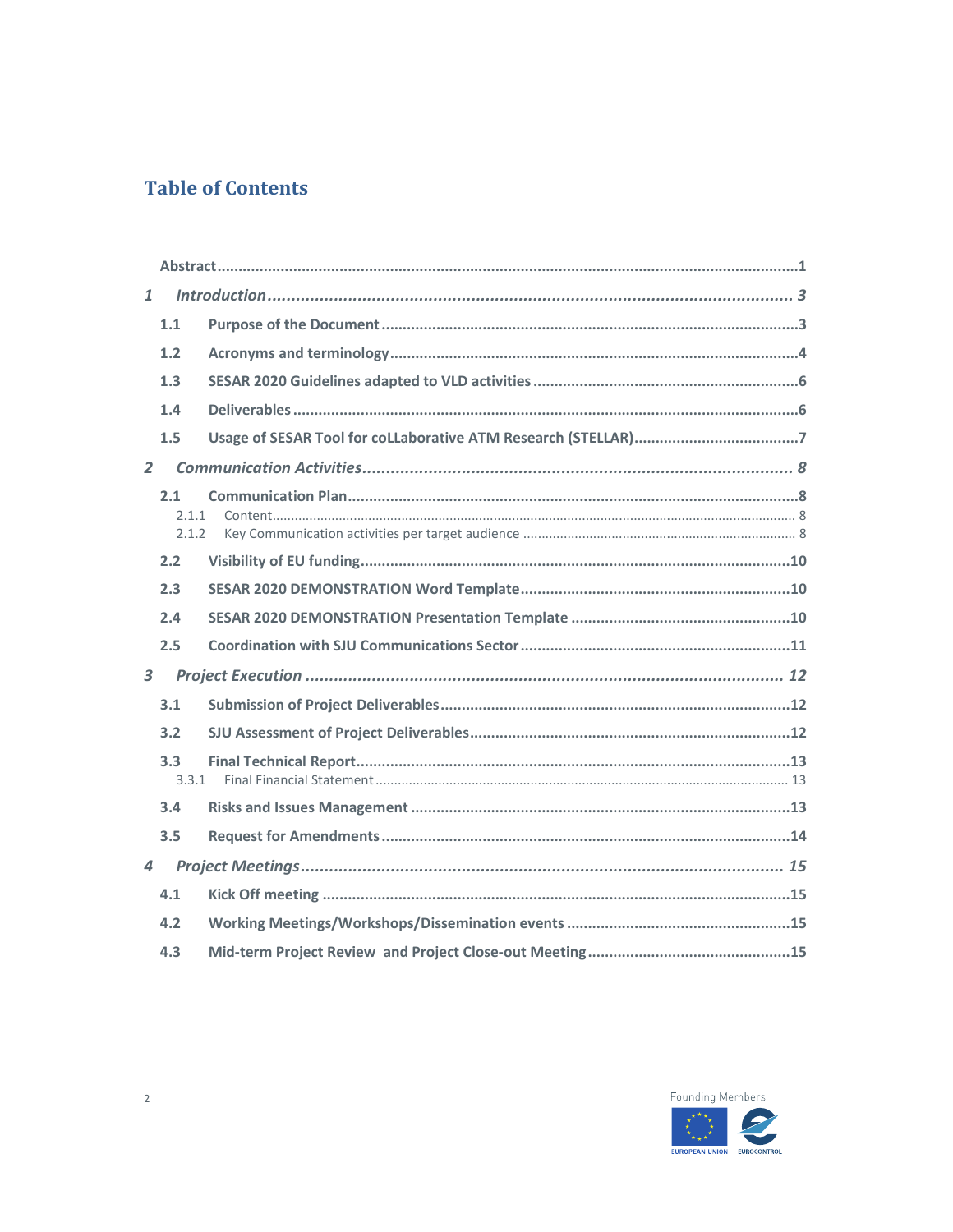

# **1 Introduction**

#### **1.1 Purpose of the Document**

This document provides guidance to beneficiaries of Grant Agreements that result from SESAR VLD Geofencing Call for Proposals (SESAR-2017-1) on the way they are expected to fulfil the project management requirements during project execution.

The SESAR programme includes projects extending through Exploratory Research, Industrial Research and Validation and Very Large Scale Demonstrations (VLD), as shown in figure 1.

The Very Large Scale Demonstrations (VLD) are designed to help fill the gap between the development and deployment phases and in particular, to:

- Generate further confidence to support buy-in from main stakeholders including regulators for future deployments;
- Significantly reduce the business risks for both operational stakeholders and industry, in particular for changes included in the Common Projects;
- Provide further inputs to related standardisation activities;
- Raise awareness regarding SESAR activities related to ATM performance issues and their results;
- Accompany SESAR pioneers all the way to pre-deployment; and
- Assess full-scale deployment readiness.



**Figure 1: ER and VLD activities within SESAR programme** 

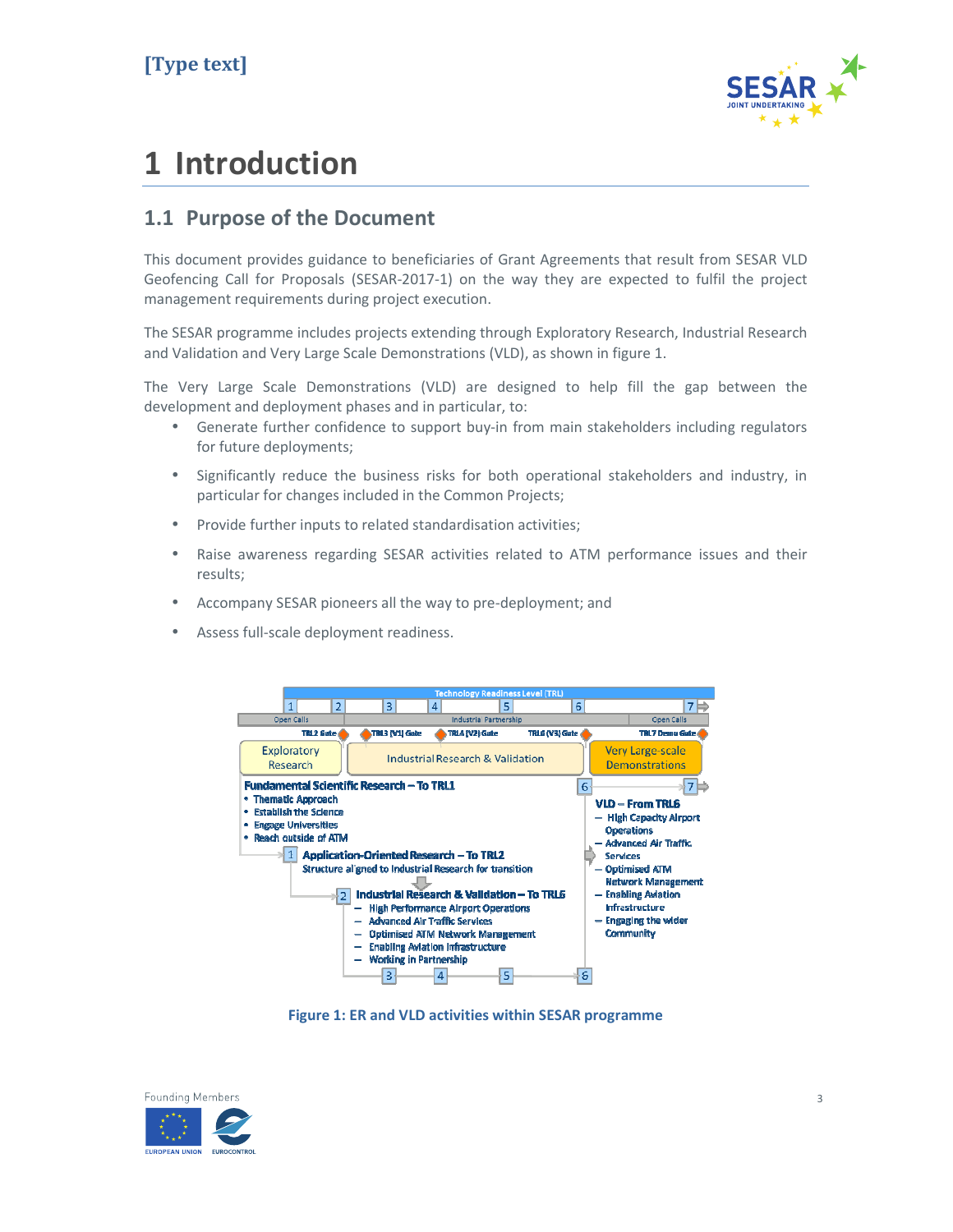This call covers demonstration activities (e.g. the last part of SESAR 2020 Research and Innovation (R&I) Pipeline), whose general objectives are similar to the VLD ones. The Demo (TRL7) Gate is foreseen for transferring mature Demonstration results to the Industrialisation and Deployment activities. As such, the demonstrations will build on mature technologies and will aim at reaching TRL6/7 to de-risk deployment activities.

This Execution Framework is required to allow the SJU to run the Programme and to monitor and control the project across SESAR 2020 Pillars (Exploratory Research, Industrial Research and Large Scale Demonstration projects). This will enable the transition of results from Demonstration to subsequent phases.

| <b>Term</b>    | <b>Definition</b>                                  |
|----------------|----------------------------------------------------|
| AGS            | <b>Active Geofencing Service</b>                   |
| CAA            | Civil Aviation Authority                           |
| <b>CFS</b>     | Certificate on the financial statement             |
| <b>DEMOP</b>   | <b>Demonstration Plan</b>                          |
| <b>DEMOR</b>   | <b>Demonstration Report</b>                        |
| EASA           | <b>European Aviation Safety Agency</b>             |
| EC             | <b>European Commission</b>                         |
| ER             | <b>Exploratory Research</b>                        |
| <b>EUROCAE</b> | European Organisation for Civil Aviation Equipment |
| GA             | <b>Grant Agreement</b>                             |
| <b>ICAO</b>    | International Civil Aviation Organization          |
| <b>MGA</b>     | Model Grant Agreement                              |
| <b>NAA</b>     | National Aviation Authority                        |
| <b>NSA</b>     | National Supervisory Authority                     |
| R&I            | Research and Innovation                            |
| <b>RIA</b>     | Research and Innovation Action                     |
| SESAR (2020)   | Single European Sky ATM Research Programme (2020)  |
| SJU            | <b>SESAR Joint Undertaking</b>                     |
| <b>SME</b>     | Small and Medium Enterprise                        |

#### **1.2 Acronyms and terminology**



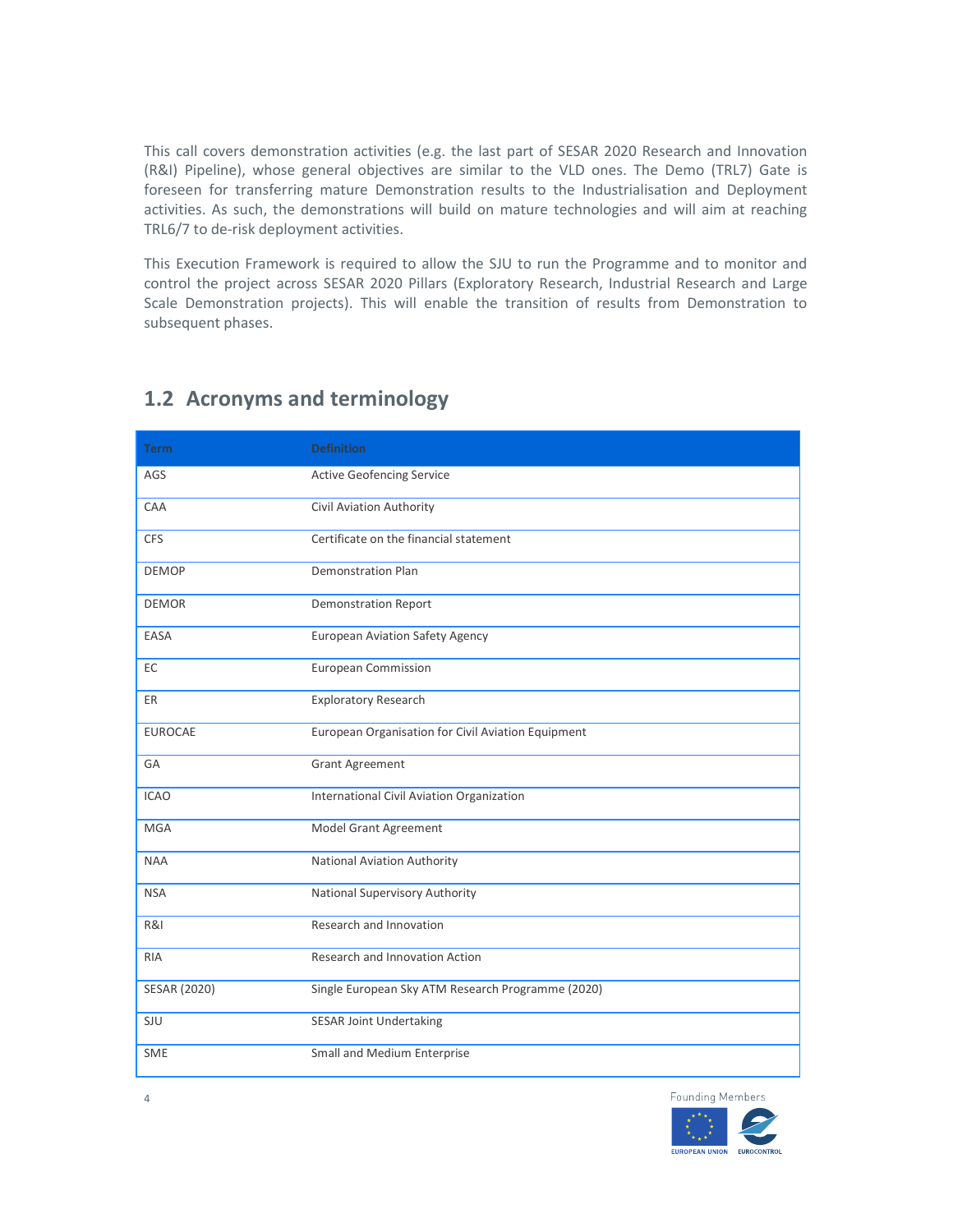# **[Type text]**



| STELLAR    | SESAR Tool Enabling coLLaborative ATM Research |
|------------|------------------------------------------------|
| <b>TRL</b> | <b>Technological Readiness Level</b>           |
| <b>VLD</b> | Very Large Scale Demonstrations                |

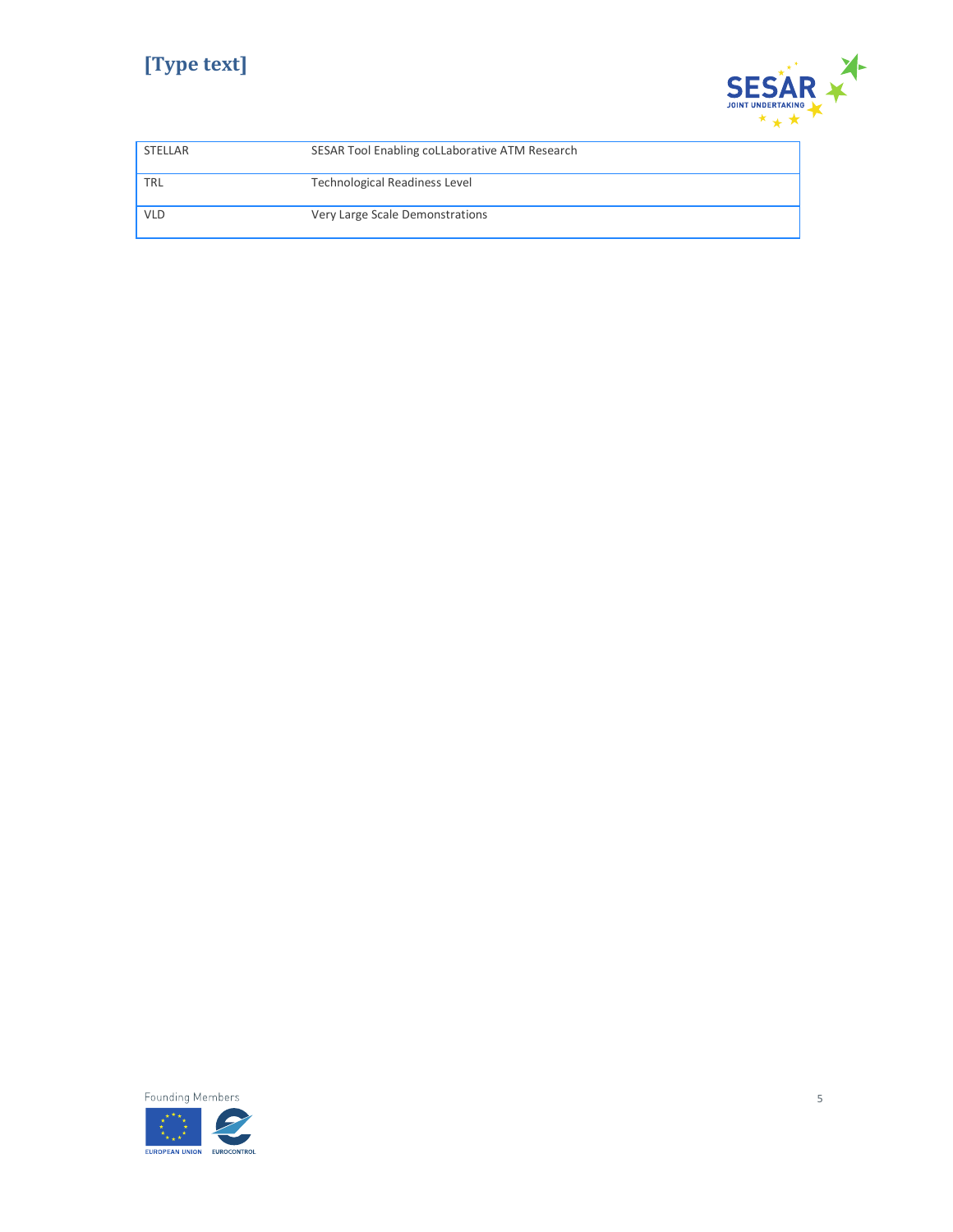### **1.3 SESAR 2020 Guidelines adapted to VLD activities**

This document focusses on a limited set of processes that are considered essential for the SESAR Geofencing research activities, and provides additional SESAR project management guidelines.

It should be noted that the S2020 documentation related to Very Large-scale Demonstration (VLD) maintained by the SJU and published through the Collaborative Environment STELLAR (SESAR Tool Enabling coLLaborative ATM Research) is fully applicable to the AGS projects. Most of the guidelines presented in this document are common to Very Large-scale Demonstration projects, with some differences that reflect the different level of maturity associated to this category of projects.

#### **1.4 Deliverables**

For each project awarded, the contractual deliverables are as follow:

- a Demonstration Plan which must be transferred to SJU T0+3 months (T0 is the starting date of the Grant) – DEMOP;
- a Demonstration Report DEMOR. This report will be delivered to the SJU for approval at latest one month before the project Closeout/Maturity Gate meeting which must happen at the latest one month before the end of the Action.

All deliverables should follow a SESAR template which will be delivered by the SJU at the project Kickoff Meeting.

Both demonstration plan and demonstration report are publishable documents by SJU.

The main items to consider in the Demo Plan and/or in the Demo Report are:

- 1 Executive summary
- 2 Introduction (Purpose and Scope of the document)
- 3 Demonstration Scope; Purpose;
- 4 (*Demo Plan*) Project Management (Objectives, Related SESAR Solution(s) reference data pack(s); Content Development and Integration Approach; Project Management and Organisation) including detailed Gantt Chart

or

 (*Demo Report*) Demonstration Results (detailed analysis of the results per demonstration objective; confidence in results)

5 (*Demo Plan*) Demonstration Plan (Demonstration Approach; Stakeholder's expectations; Operating method description; Demonstration Objectives and Assumptions, Exercises Planning; Exercise description and scope; Reference Scenario(s)

Or

 (*Demo Report*) Conclusions and Recommendations (considering the industrialisation, standardisation, deployment)

7 Communications (Objectives and Strategy; Project High Level Messages; Target Audience Identification; Schedule of communication activities)



6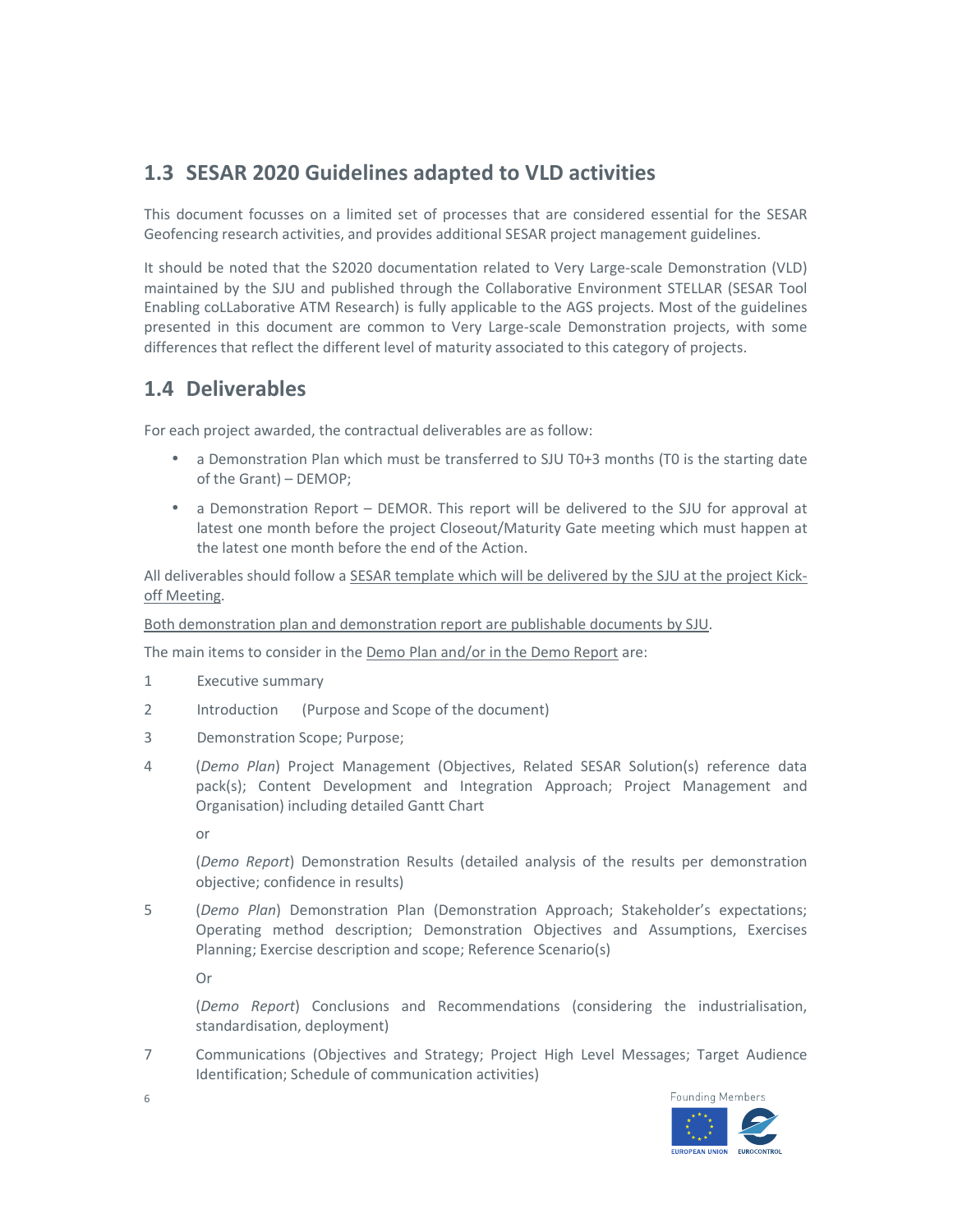# **[Type text]**



| 8          | Reference Documents                                                      |
|------------|--------------------------------------------------------------------------|
| Appendix A | Safety Plan or Safety Report                                             |
| Appendix B | Security Plan or Security Report                                         |
| Appendix C | Human Performance Assessment Plan or Human Performance Assessment Report |
| Appendix D | Technical requirements to be proposed for Standardisation                |

Additional aspects requiring further details in the DEMOP/DEMOR could be agreed at the Kick-off meeting, as required.

In particular, The DEMOR will be used at the Project Closeout meeting to discuss the transition to subsequent development stages including a self-assessment of the TRL (Technology Readiness Level) achieved at the end of the project. The SJU will verify the maturity achieved in order to establish the appropriate transition of the results to subsequent phases.

## **1.5 Usage of SESAR Tool for coLLaborative ATM Research (STELLAR)**

SESAR 2020 DEMONSTRATION project will have the obligation to use the STELLAR for all project related activities, such as:

- Submission of project deliverables (i.e. DEMO Plan and DEMO Report) (ref to section 1.4);
- Submission of the Final technical report & of the final Financial report (ref to section 3.3);
- Risk & Issues Management;
- Requests for Amendments;

Further information on how to use STELLAR will be delivered by the Programme Manager at the project Kick-off Meeting.

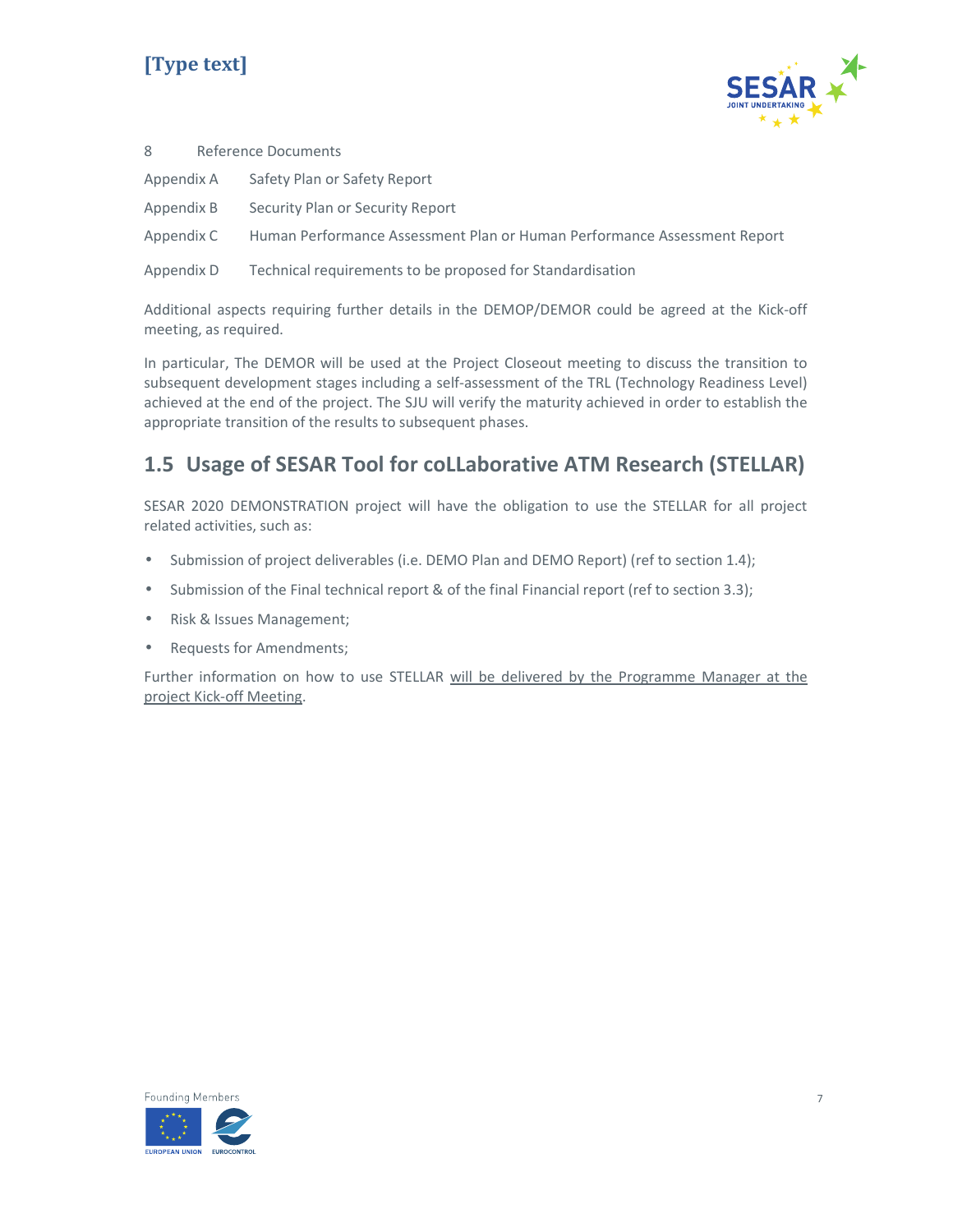# **2 Communication Activities**

#### **2.1 Communication Plan**

Beneficiaries must promote the project and its results, in accordance with Article 12.1 of the Call for proposal. Therefore, a Communication Plan was already foreseen in the proposal, which need further elaboration in the DEMOP.

The Communication Plan section of the DEMOP shall define clear objectives and set out a concrete strategic planning for the communication activities (including a description and timing for each activity throughout the project duration).

#### **2.1.1 Content**

The Communication Plan section of the DEMOP is expected to include the following elements:

- Name and contact details of project communications point of contact ;
- Communication objectives;
- Several high-level messages about the project, referring to the benefits that the project is expected to bring (these messages should be updated by the end of the project);
- Short "About" project description (max 15 lines) in language suitable for non-experts;
- A calendar of planned communications activities (which shall also be implemented in the Gantt);
- Metrics (including analytics of press coverage, website and social) used for measuring success of the communication activities.

#### **2.1.2 Key Communication activities per target audience**

The Communication Plan section of the DEMOP is expected to foresee at least activities relating to:

#### **SESAR ATM Research Community:**

- Participation at SESAR demonstrations event (e.g. posters, presentation, demonstrators, reports);Publication of papers in scientific journals;
- Participation and presentation at scientific conferences aimed at informing about project results, innovative methods, tools, etc.

When required, organisation of dedicated workshops to present the project's results to the SESAR community and get feedback from domain experts, aiming at incorporating the feedback into the project activities;

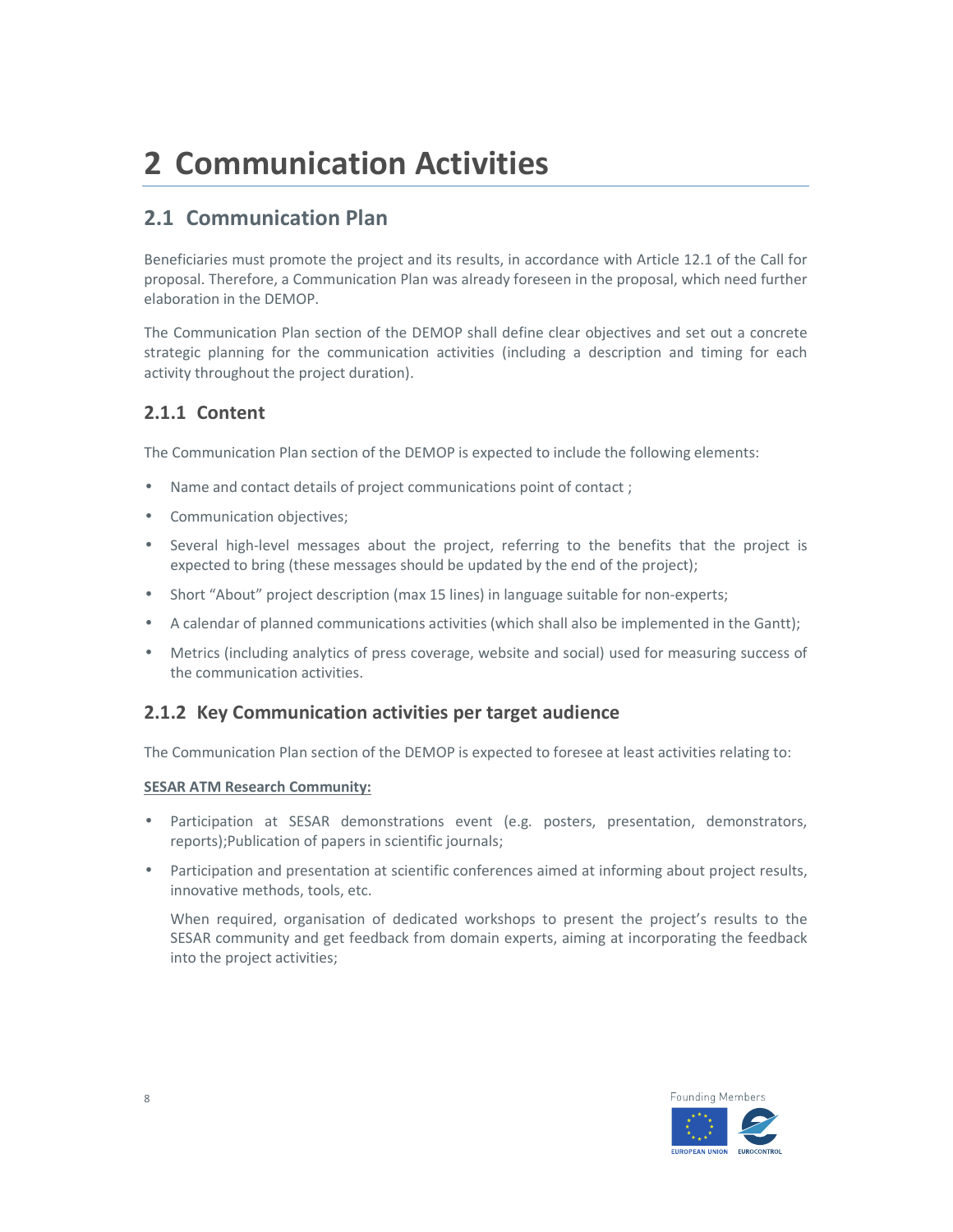

#### **General Public:**

- Web communication: presence on SJU website through a dedicated page, presence on the social networks (optional), creation of project website where the abstracts of project deliverables and publications can be made available with a regular update (recommended);
- Other communications on project objectives and results through general press, e-magazines, brochures, news, interview opportunities with the media and dedicated press releases, aimed at raising interest and increasing knowledge to the general public (optional).
- Any communication activity that is expected to have a 'major media impact', i.e. media coverage (online and printed press, broadcast media, social media, etc.), that will go beyond a local impact and which could have the potential for national and international outreach must be first notified to the SJU.

Information given may not include classified or restricted results (cf. Article II.9 of the SJU Model Grant Agreement).

Please note that Communication activities are taken into consideration during the evaluation as part of the criterion "impact".

For further guidance please refer to Article 1.10 of the SJU Model Grant Agreement (Ref [2]).

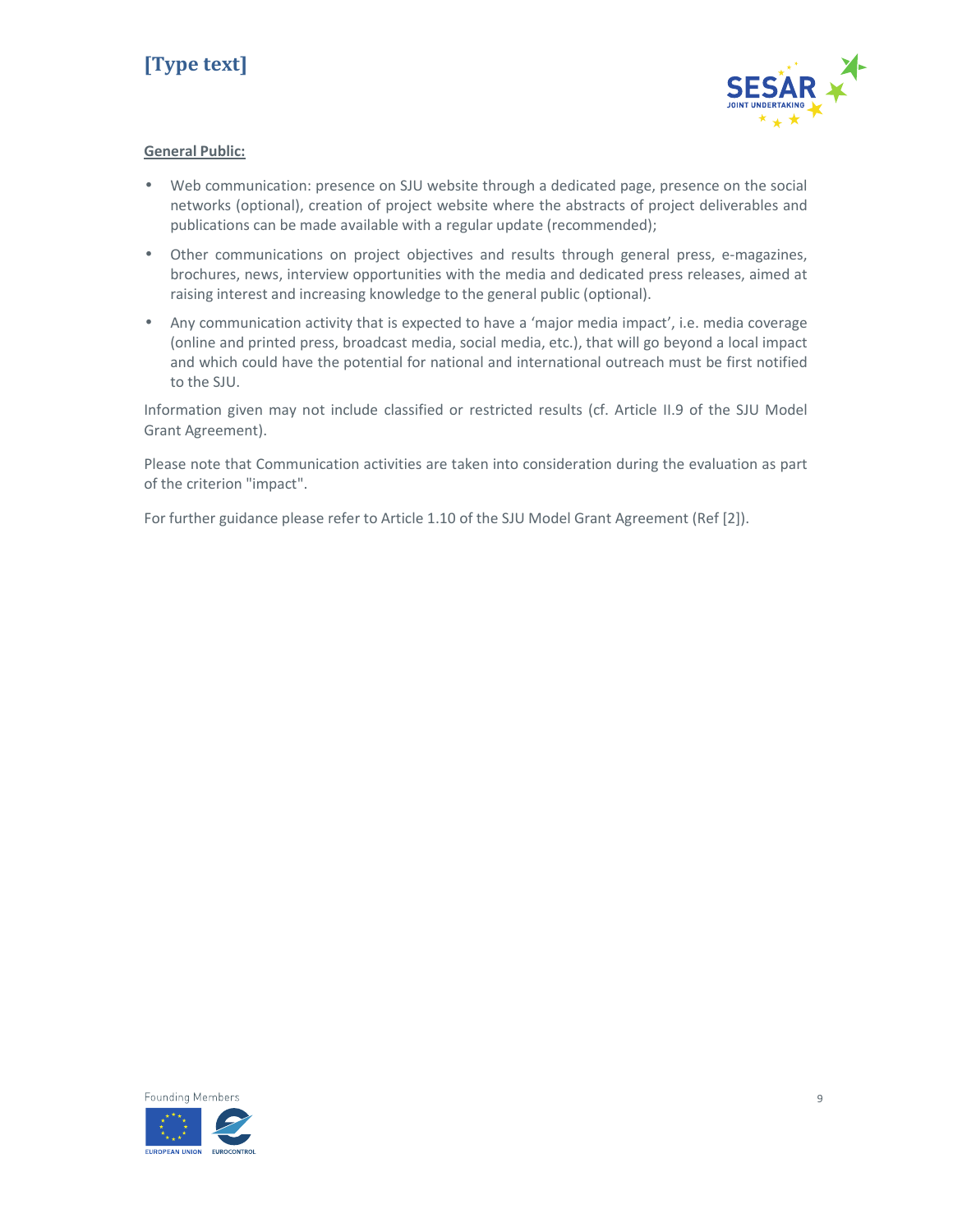### **2.2 Visibility of EU funding**

In accordance with Article 2.8 of the SJU Model Grant Agreement, beneficiaries shall, during the project and afterwards, ensure the visibility of EU funding for any communication activity related to the project and on any major result (including prototypes) funded by the grant, by:

- displaying the EU and the SJU logos (on the project deliverables, presentations, website, etc..);
- including the reference to EU funding set out in the Grant Agreement;
- including relevant disclaimers.

For further guidance please refer to Article 2.8 of the SJU Model Grant Agreement (Ref [2]) and to the guidance provided below.

### **2.3 SESAR 2020 DEMONSTRATION Word Template**

All Project deliverables will comply with a SESAR 2020 DEMONSTRATION Word Template that will be delivered by the Programme Manager at the project Kick-off Meeting.

The following general communication guidelines will apply:

- Copyright owner shall be inserted after the Authoring and Approval section by the beneficiaries based on their legal assessment, in line with their contractual arrangements governing the intellectual property rights. In case the beneficiaries wish that the copyright disclaimer is used also in the communication activities by the SJU, they shall provide the SJU with their wording.
- The following disclaimer shall be used as a footnote to the introduction: "The opinions expressed herein reflect the author's view only. Under no circumstances shall the SESAR Joint Undertaking be responsible for any use that may be made of the information contained herein."
- The size of the project logo in the page header shall not exceed the size of the SESAR logo.
- If required company logos can be inserted on the last page of the document. As a general rule, when displayed together with another logo, the EU emblem must have appropriate prominence

#### **2.4 SESAR 2020 DEMONSTRATION Presentation Template**

All Project presentations to be provided to the SJU and to an external audience (workshops, conferences, dissemination events in general) will comply with a SESAR 2020 DEMONSTRATION PowerPoint Template that will be delivered by the Programme Manager prior to the project Kick-off Meeting

The following general communication guidelines will apply:

• If required, the following copyright note can be added to the slide footer: " $\mathbb{O}$  – [year] – [name of the copyright owner]. All rights reserved. Licensed to the SESAR Joint Undertaking under conditions."

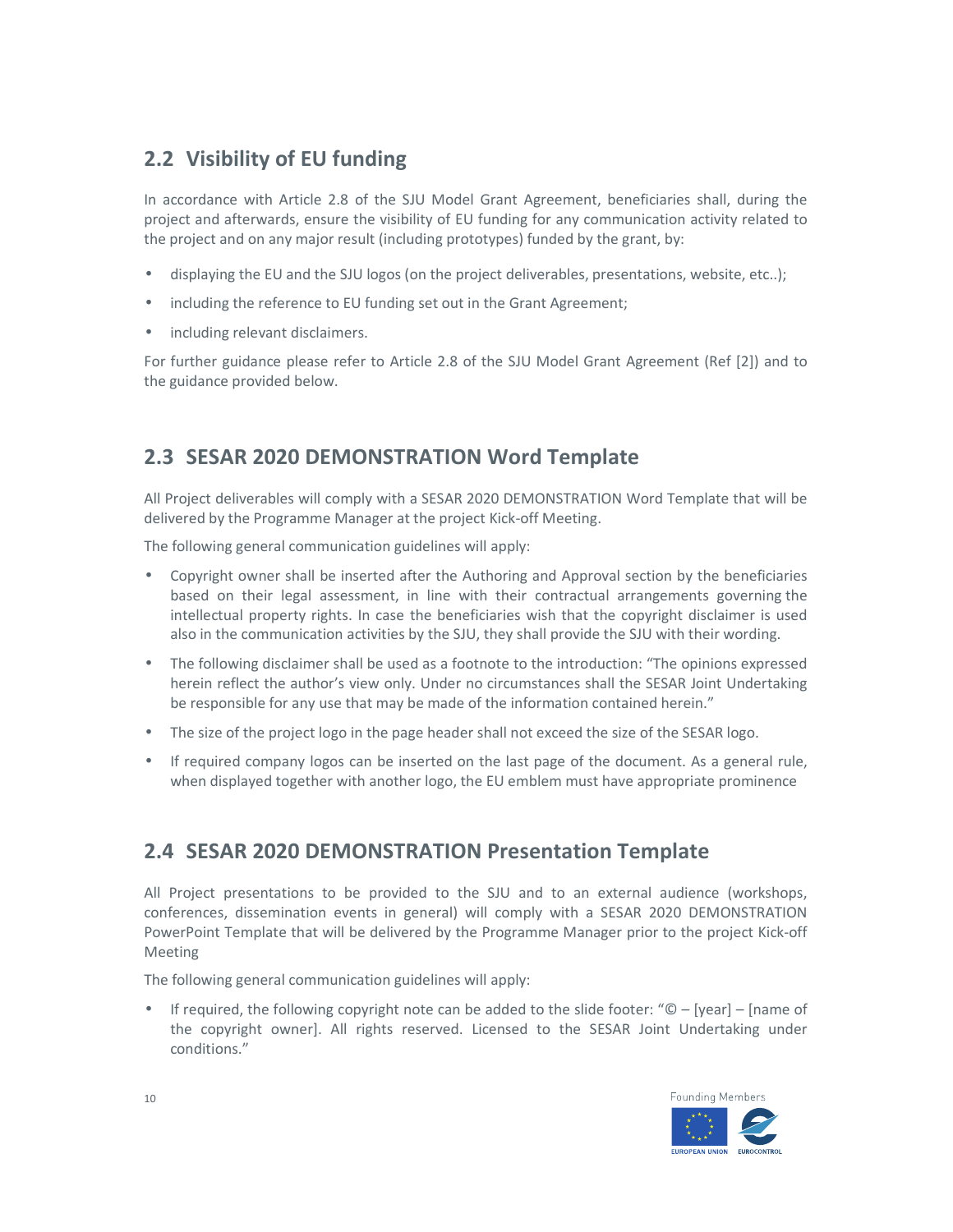# **[Type text]**



- The name of the copyright owner shall be inserted by the beneficiaries based on their legal assessment, in line with their contractual arrangements governing the intellectual property rights.
- In case the beneficiaries wish that the copyright disclaimer is used also in the communication activities by the SJU, they shall provide the SJU with their wording.
- The size of the project logo in the slide header shall not exceed the size of the SESAR logo.
- If required company logos can be added on a separate slide.

As a general rule, when displayed together with another logo, the EU emblem must have appropriate prominence.

#### **2.5 Coordination with SJU Communications Sector**

To ensure consistency with the SESAR brand, project consortia are requested to contact the SJU Communications Sector when preparing Communication and Dissemination activities.

The following SJU email address will be used: communications@sesarju.eu

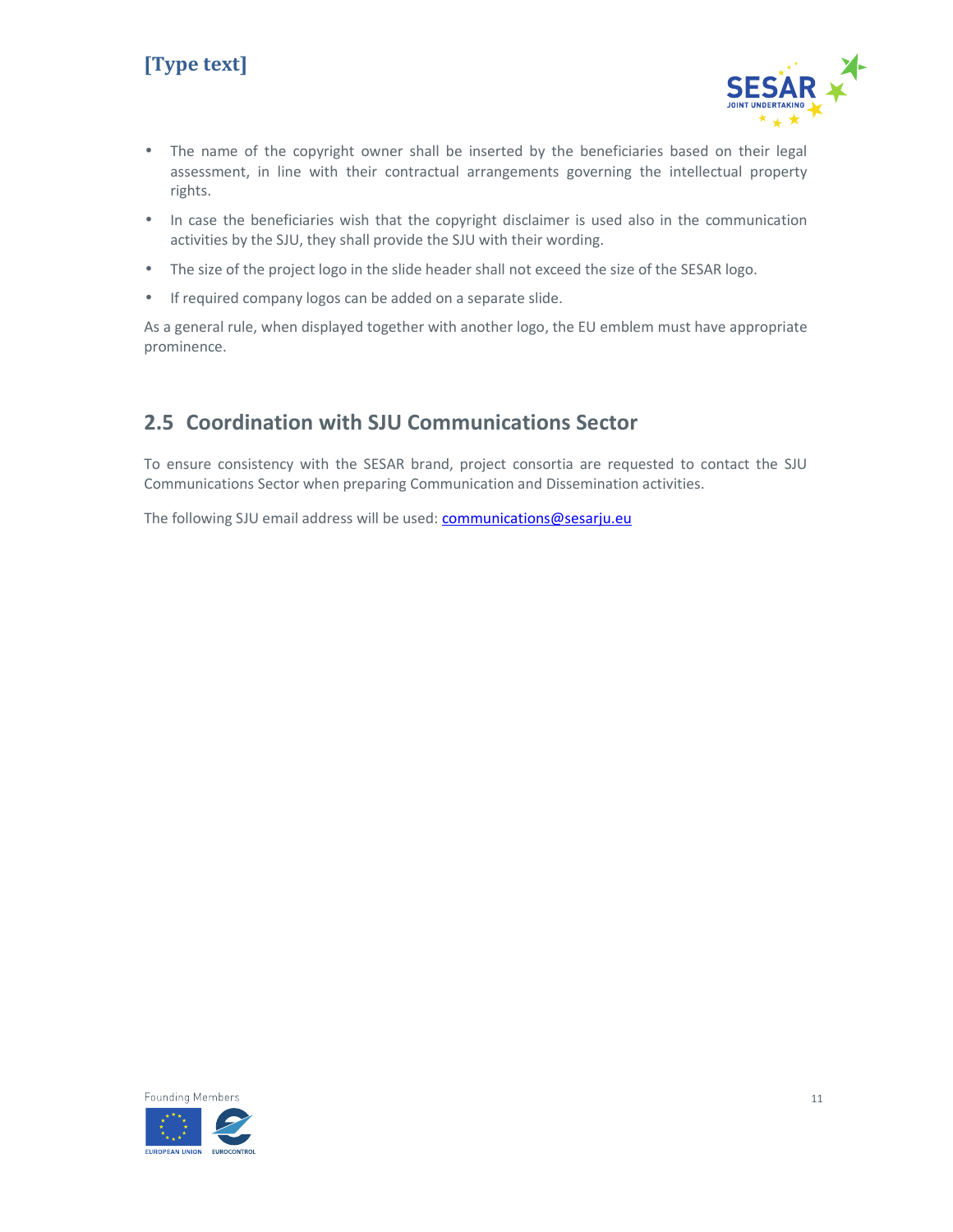# **3 Project Execution**

### **3.1 Submission of Project Deliverables**

Project deliverables including the DEMOP and DEMOR will be handed over for SJU assessment by uploading them on the dedicated project page on STELLAR (Ref [1]).

Based on the fact that the effort spent after the Closure Meeting will not be eligible, all project deliverables will have to be submitted for approval at latest two months before the Closeout meeting (with the exception of the DEMO Report which can be delivered for acceptance one month before the Closeout meeting).

#### **3.2 SJU Assessment of Project Deliverables**

The SJU assesses the handed-over deliverable with special emphasis on the validity of its content, alignment with commitments, internal consistency and compliance with the relevant contractual provisions set forth in the grant agreement, compatibility with SJU obligatory material (e.g. templates) and other SESAR programme management documents and guidelines as detailed in the present paper.

The SJU aims to evaluate a deliverable within 30 days from the delivery, and may:

- Accept it in writing, in whole or in part, or make acceptance of the deliverable subject to certain conditions;
- Request in writing certain clarifications or additional information, as appropriate. The Consortium shall answer the SJU's request within 15 days from receipt of the SJU's request for clarifications or additional information. If, upon receipt of the clarification or additional information, the SJU does not respond within 30 days, this clarification or additional information shall be deemed accepted.
- Reject it by giving the appropriate justification in writing.

Following the SJU assessment of a project deliverable, the status of acceptance can be:

• Accepted (No Reservation)

This means that the SJU does not have significant comments and there is no need for the project to produce an improved version of the deliverable. The deliverable will be marked STELLAR as accepted.

• Reservations (Reservations requiring clarifications/revision)

This means that the SJU has significant comments and there is a need for the project to produce an improved version of the deliverable. The deliverable will be marked as "re-opened" on STELLAR, which will allow the project to re-submit this deliverable.

• Rejected (Critically deficient)



12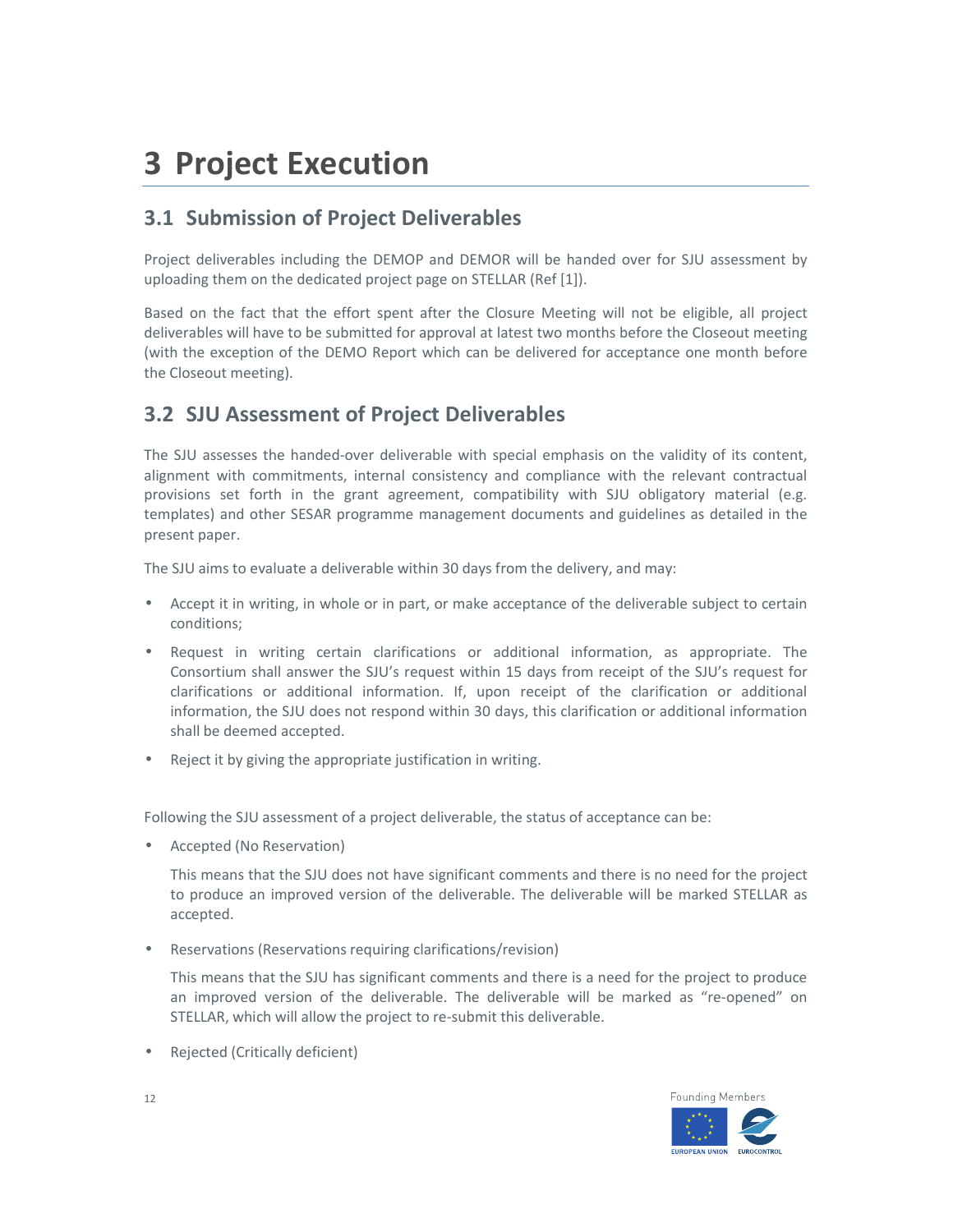

This means that the SJU considers the deliverable of insufficient quality and/or not in line with the deliverables foreseen in the grant. In this case the project is not expected to resubmit an improved version of the deliverable. The deliverable will be marked as 'Rejected' on STELLAR and the project will not be able to re-submit a new version of this deliverable. There will be implications for the eligible cost of the grant execution.

#### **3.3 Final Report**

The Final Report covers the whole project and is composed of a **Final Technical report** and a **Final Financial report** (ref Article I.4.4 of the Model Grant Agreement).

It is delivered as soon as possible, at latest within 30 days from the completion of the Action.

#### **3.3.1 Final Technical Report**

The project will deliver a final report on implementation of the action ('final technical report'), drawn up in accordance with Annex V, containing:

(i) the information needed to justify the eligible costs declared or the contribution requested on the basis of unit costs and lump sums (where the grant takes the form of the reimbursement of unit or lump sum costs or of a unit or lump sum contribution, as provided for in Article I.3.2(a)(ii) and (iii), (b) or  $(c)$ ),;

(ii) information on subcontracting as referred to in Article II.11.1(d) of the Model Grant Agreement;

#### **3.3.2 Final Financial Report**

The Final Financial Report includes:

- The final financial statement
- A summary financial statement (consolidating the data from all individual financial statements for all beneficiaries and linked third parties) and that constitutes the request for payment of the balance;
- In some cases) it must be accompanied by a certificate on the financial statements and underlying accounts.

#### **3.4 Risks and Issues Management**

Risks are potential events that may affect a Project negatively, while issues are actual events. Thus, risks must be managed in order to avoid that they become issues (prevention) or that their initially expected effect becomes actual (protection). Issues must be treated as soon as possible and, where necessary, escalated to the appropriate level in the shortest timeframe. A risk may remain open, while an issue must be solved.

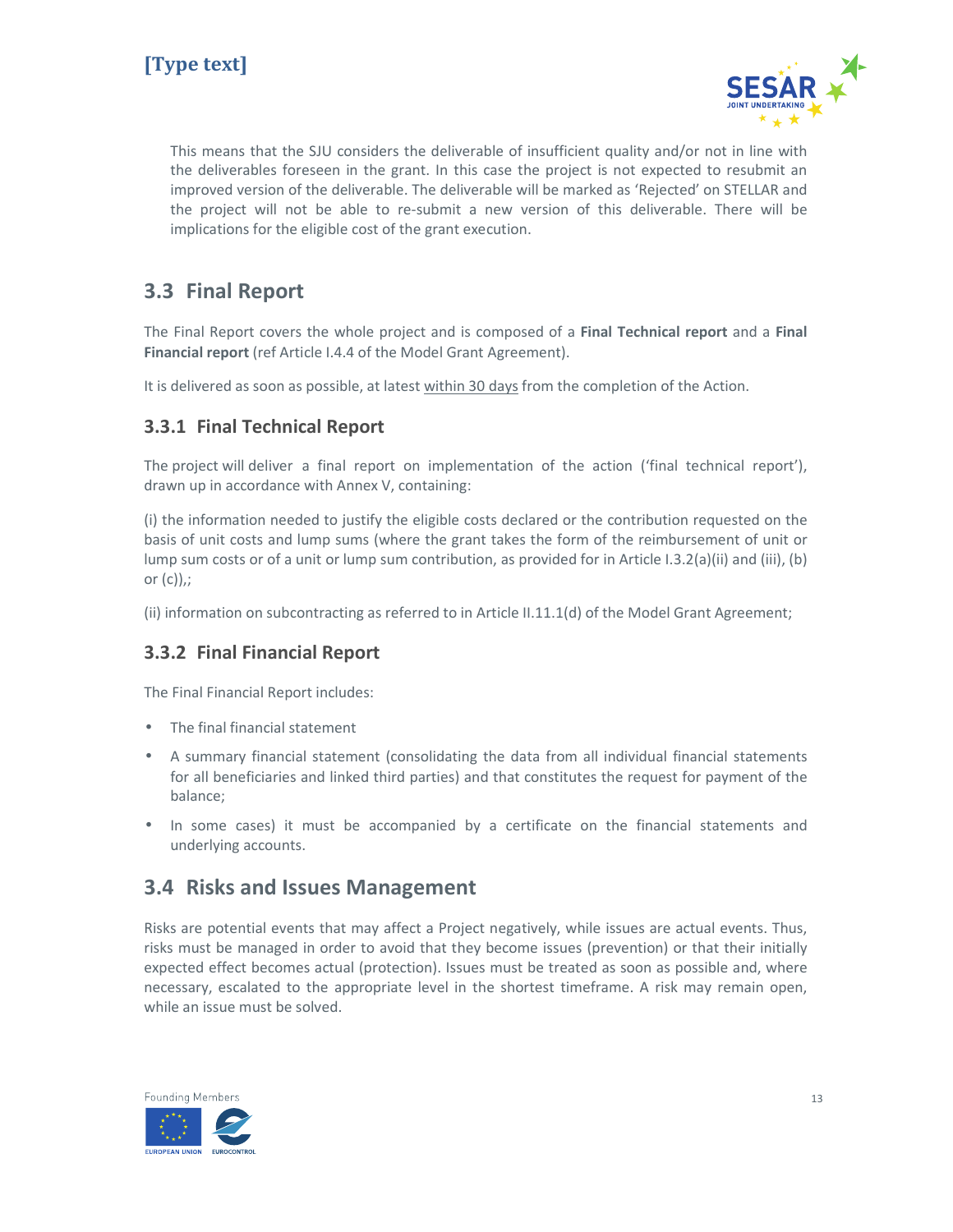Managing risks and issues is a continuous process to be organized by the project, focussing on:

- Identifying, describing and assessing risks and issues;
- Maintaining risk and issue information regularly, i.e. checking on a regular basis if it is up-to-date, exhaustive and accurate enough;
- Defining actions to mitigate the risks and issues, an expected level of effectiveness of these actions should be assessed;
- Implementing these actions;
- Controlling their effectiveness.

The management of project Risks and Issues will be done via STELLAR (Ref [1]).

All Project risks and issues are reviewed during the Project Review, with a particular focus on their evolution.

#### **3.5 Request for Amendments**

Any contractual change on the Grant Agreement has to be duly justified and has to be requested by initiating an Amendment.

In general, the Grant Agreement must be amended if there are any changes required to:

- its terms & conditions (e.g. data or options specific to that agreement);
- its annexes.

Amended provisions become an integral part of the Grant Agreement.

For more information on amendments, please refer to Article II.13 of the SJU Model Grant Agreement.